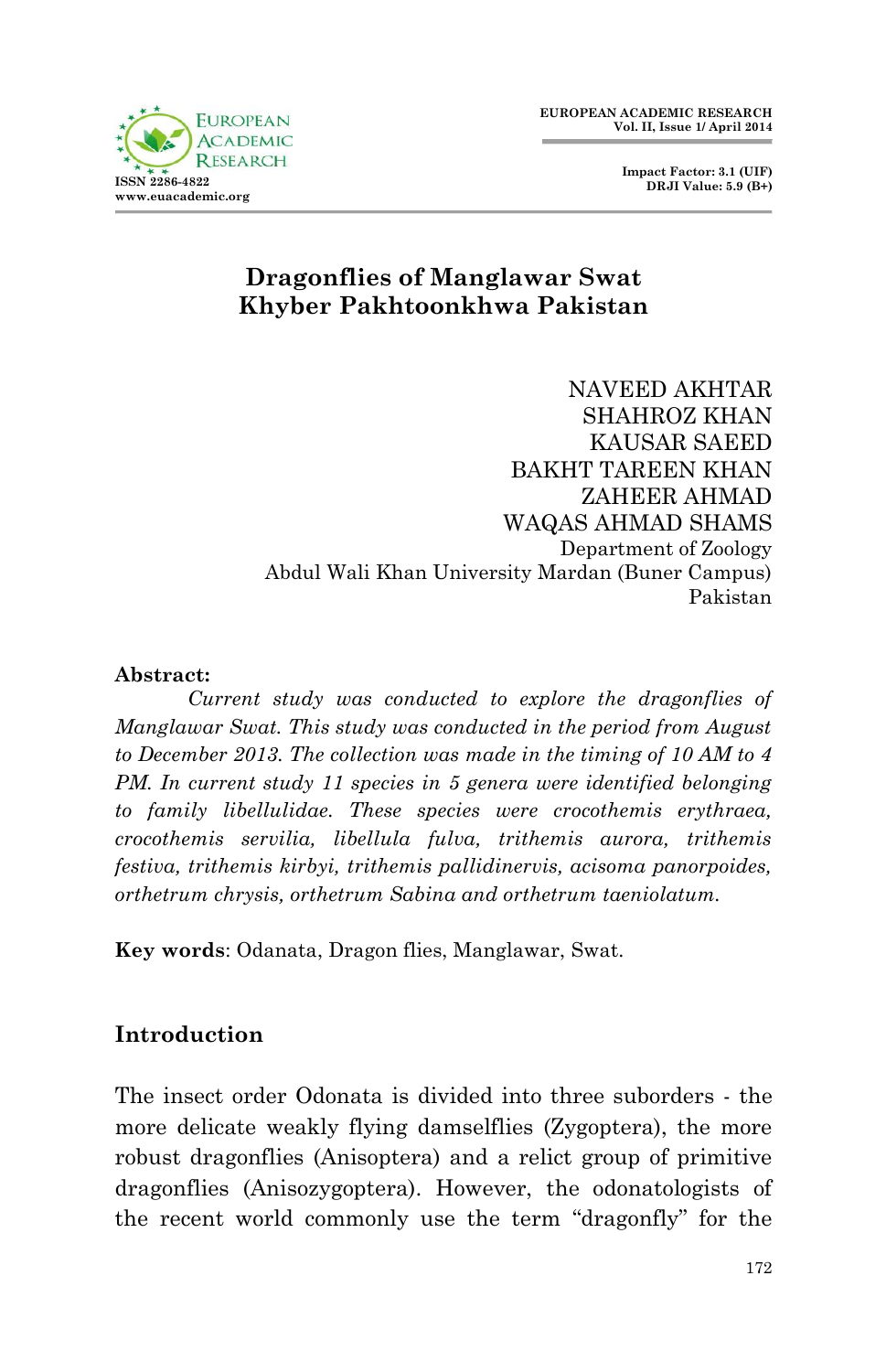Naveed Akhtar, Shahroz Khan, Kausar Saeed, Bakht Tareen Khan, Zaheer Ahmad, Waqas Ahmad Shams*- Dragonflies of Manglawar Swat Khyber Pakhtoonkhwa Pakistan*

members of all the three suborders. According to Silsby, 2001, eight super families, 29 families and some 58 sub-families of dragonflies for approximately 600 genera and 6000 named species have so far been described all over the world (Mitra 2006).

With 5,680 extant species, dragonflies are a relatively small order of insects. Their size and colour and their diurnal and often conspicuous behaviour make them a popular group for both professional and amateur entomologists (Kalkman et al. 2008).

Dragonflies are among the most ancient of winged insects, dating back well into the Permian (Grimaldi and Engel 2005).

Dragonflies have been considered as indicators for the ecosystem health of freshwater wetlands. For the useful functioning of dragonflies as indicators, it is, however, very important to identify species compositions in specific habitats (Suhling et al. 2006).

Odonata, an order of flying insects, includes dragonflies and damselflies. They are medium to large sized insects and are amongst most ancient flying insects (Rehen 2001). Their immatures are aquatic and can be found in flowing as well as in stagnant water bodies. Some species are narrow in their needs but others are generalists and can reside in almost all sort of water, whether acidic, alkaline, brackish or saline. Few prefer to live in running water, however, others prefer still water, marshes and bogs (Zia 2010).

The Odonata fauna of Pakistan has been less explored than neighboring countries. During 1972, 46 species and subspecies belonging to 24 genera of 6 subfamilies of anisoptrous dragonflies were collected and identified from various localities of Pakistan [Yousuf, M. 1972. Ph.D. Thesis, Dept. Entomol., W. P. A. U. Lyallpur, Pakistan].

Only eight species representing the Family Aeshnidae were reported from Pakistan and those were Aeshna juncea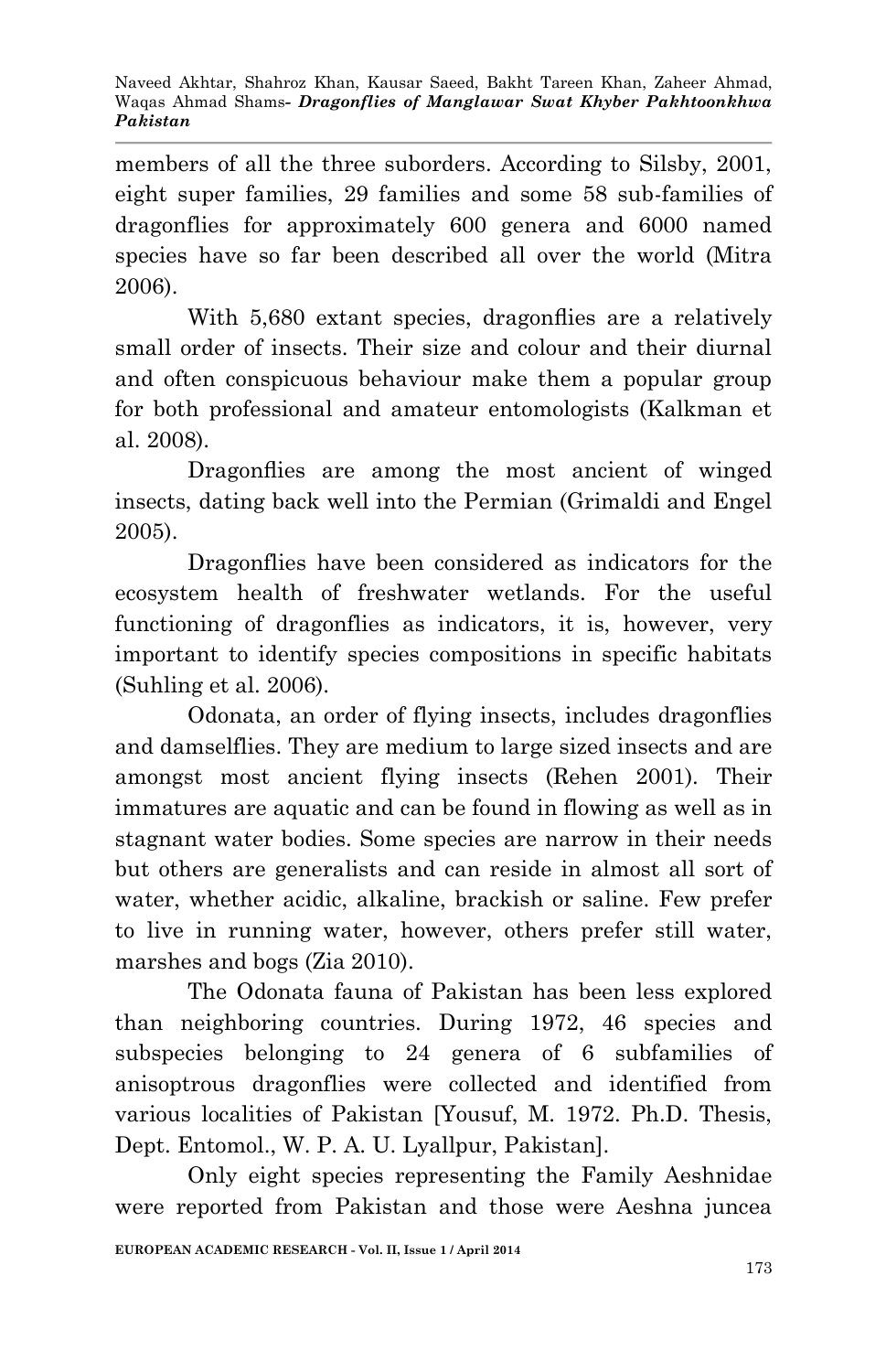(Linnaeus, 1758), Anax immaculifrons Rambur, 1842, Anax indicus Lieftinck, 1942, Anax nigrofasciatus Fraser, 1935, Anax parthenope (Selys, 1839), Cephalaeschna masoni (Morton, 1909), Gynacanthaeshna sikkima(Karsch, 1891) and Hemianax ephippiger (Burmeister 1839; Chaudhry and Aslam 2010; Chaudhry et al. 2010; Khaliq and Maula 1999)

Taxonomic studies on Odonata naiads are badly ignored in Pakistan. Past studies are mainly focused on adults of Odonata and work done on their naiads is negligible, yet only few records are available up till now (Din 2012).

Regarding the previous status about the studies of the Odanata, current study was concentrated to explore the dragonfly fauna of Manglawar Swat Khyber Pakhtoonkhwa Pakistan.

# **Methods and Materials**

Current study was conducted in Manglawar valley district Swat Khyber Pakhtunkhwa Pakistan in the period from August to December 2013. The collection was made in the timing of 10 AM to 4 PM. Collected specimen were kept in glass with 95% alcohol, then were shifted to 70% alcohol with a few drops of glycerin added to it to avoid desiccation. Collected specimens were identified under stereoscope by following different taxonomic and systematic keys.

# **Results and Discussion**

In current study 11 species in 5 genera were identified belonging to family libellulidae. These species were *crocothemis erythraea, crocothemis servilia, libellula fulva, trithemis aurora, trithemis festiva, trithemis kirbyi, trithemis pallidinervis, acisoma panorpoides, orthetrum chrysis, orthetrum Sabina* and *orthetrum taeniolatum.* These species were collected from different habitats that were stagnant water and slow moving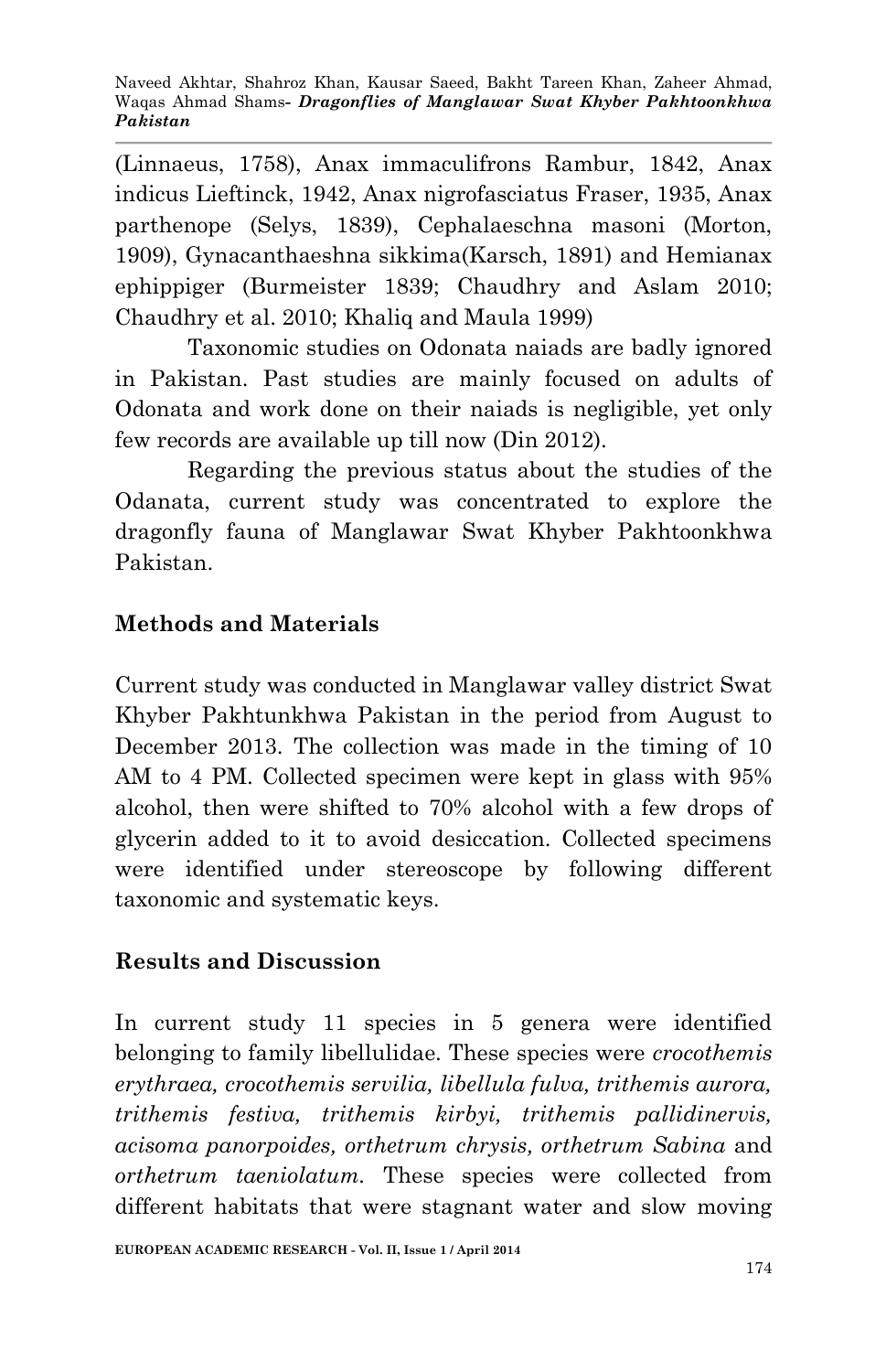Naveed Akhtar, Shahroz Khan, Kausar Saeed, Bakht Tareen Khan, Zaheer Ahmad, Waqas Ahmad Shams*- Dragonflies of Manglawar Swat Khyber Pakhtoonkhwa Pakistan*

#### water.

| Order   | Family       | Species                                |
|---------|--------------|----------------------------------------|
| Odanata | libellulidae | $\label{thm:1} Crocothemis\;erythraea$ |
| Odanata | Libellulidae | Crocothemis servilia                   |
| Odanata | Libellulidae | Libellula fulva                        |
| Odanata | Libellulidae | Trithemis aurora                       |
| Odanata | Libellulidae | Trithemis festiva                      |
| Odanata | Libellulidae | Trithemis kirbyi                       |
| Odanata | Libellulidae | Trithemis pallidinervis                |
| Odanata | Libellulidae | Acisoma panorpoides                    |
| Odanata | Libellulidae | Orthetrum chrysis                      |
| Odanata | Libellulidae | Orthetrum Sabina                       |
| Odanata | Libellulidae | Orthetrum taeniolatum                  |

**Table 1.1: table showing the specie collected during study**

According to (Din et al. 2013) a total number of 152 specimens comprising 34 species in 21 genera and six families were collected from Potohar Plateau, Punjab, Pakistan. Out of total explored species, Crocothemis erythraea and Pantala flavescens were found dominant and abundant in the plateau thereby representing maximum number of specimens and found in variable habitats ranging from slow moving water to stagnant water of ponds.

# **Collection of species from different habitats**

During this study the species were collected from different habitats. The habitat of species are shown in table 1.2.

| <b>Species</b>        | Habitat of collection                        |
|-----------------------|----------------------------------------------|
| Crocothemis erythraea | Collected from variable habitats <i>i.e.</i> |
|                       | standing waters, ponds                       |
| Crocothemis servilia  | Collected from stagnant water, slow          |
|                       | moving to fast water                         |
| Libellula fulva       | Collected from slow moving water             |
| Trithemis aurora      | moving<br>Collected<br>slow<br>from          |
|                       | streams                                      |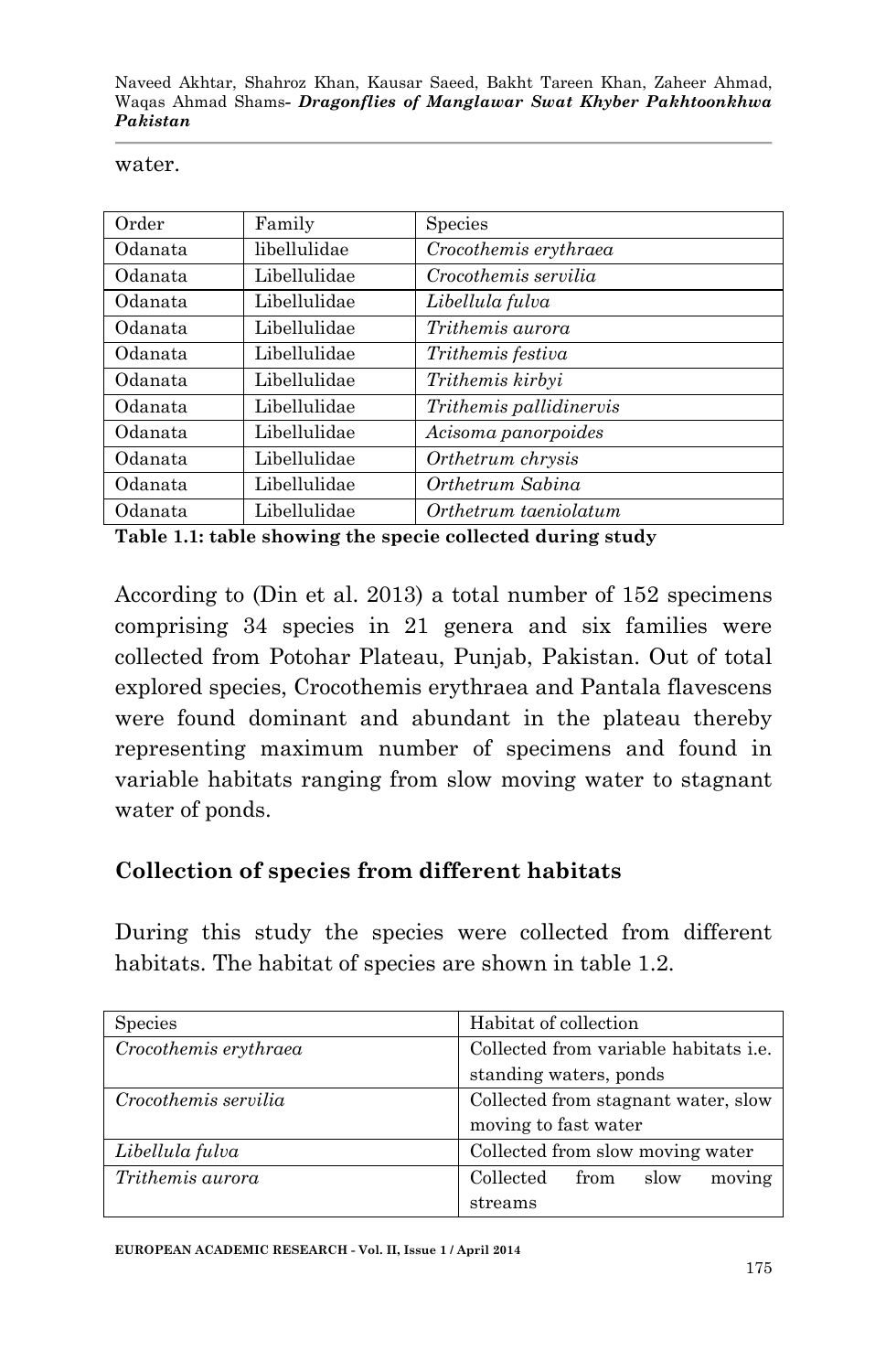Naveed Akhtar, Shahroz Khan, Kausar Saeed, Bakht Tareen Khan, Zaheer Ahmad, Waqas Ahmad Shams*- Dragonflies of Manglawar Swat Khyber Pakhtoonkhwa Pakistan*

| Trithemis festiva              | Collected from<br>stagnant<br>rainy |
|--------------------------------|-------------------------------------|
|                                | waters                              |
| Trithemis kirbyi               | Collected from shallow banks of     |
|                                | water reservoir                     |
| <i>Trithemis pallidinervis</i> | Collected from shallow banks of     |
|                                | water reservoir                     |
| Acisoma panorpoides            | Collected from rainy water ponds    |
|                                | and stagnant water                  |
| Orthetrum chrysis              | Collected from shores of rivers     |
| Orthetrum Sabina               | Collected from shores of rivers     |
| Orthetrum taeniolatum          | Collected from slow moving waters   |

**Table 1.2: Habitat of species**

During the study the species were collected from different habitats. Similar results are reported by (Din et al. 2012) in which they had collected the species from different aquatic habitats that include almost all sort of waters including static, flowing, acidic, alkaline, brackish or saline.

Studies on taxonomic distribution of Odonata naiads in Pakistan have rarely been carried out in the past. Yet, lot of faunistic studies have been conducted recording species diversity of adult odonates. It is also important to document that being flying insects, odonates are known to fly long distances in search of food and ideal ecological conditions especially for temperature and humidity preferences. Reporting species diversity for Odonata of any area based on the collection of adults, arises doubts on their endemism (Zia et al. 2011).

# **Conclusion**

It was concluded from the current study that there is no satisfactory work done on family Odonata in Pakistan. Further study is required in order to explore the dragon flies of Pakistan.

# **BIBLIOGRAPHY:**

**EUROPEAN ACADEMIC RESEARCH - Vol. II, Issue 1 / April 2014**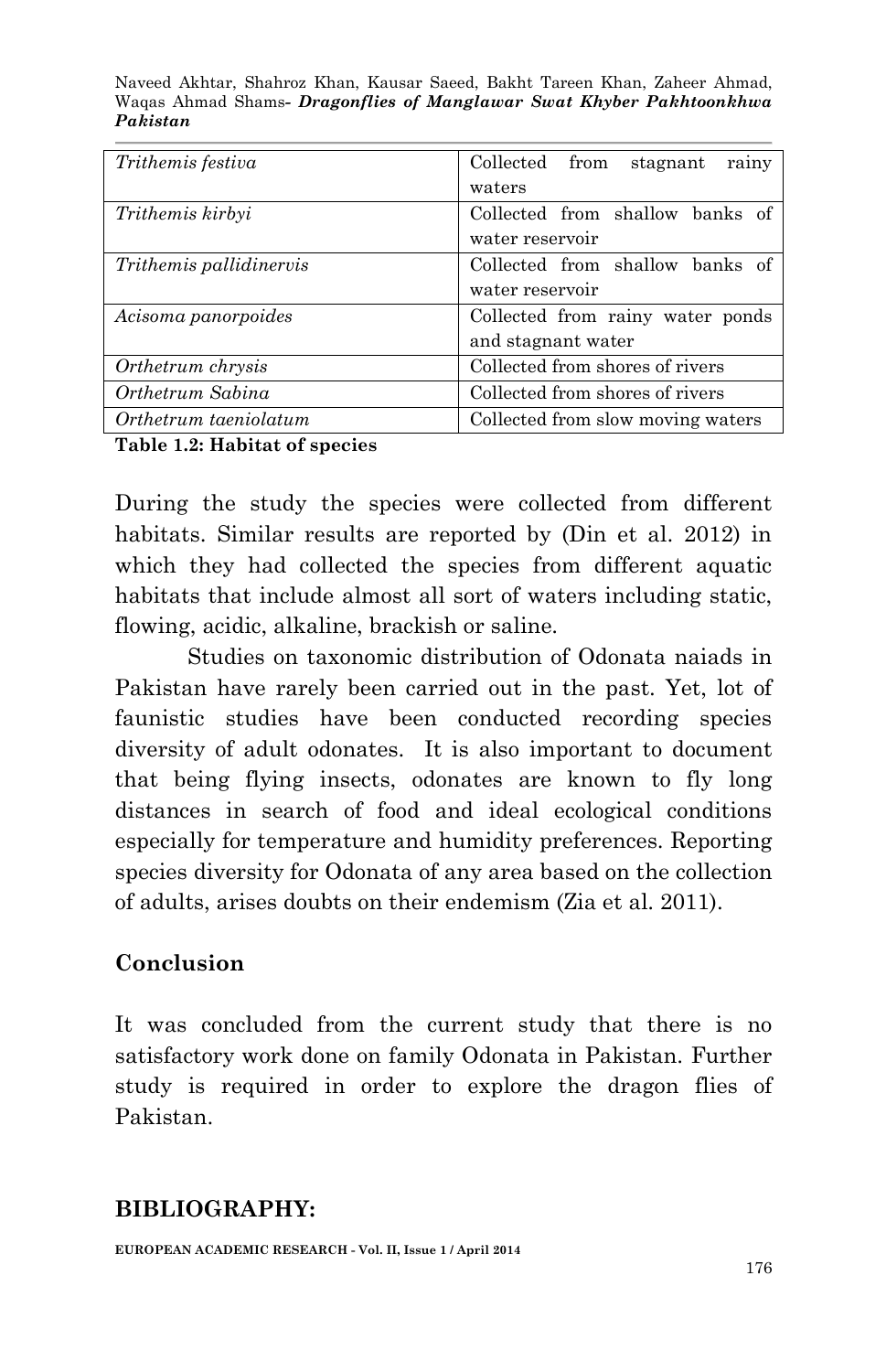- Chaudhry, M. T. and M. Aslam. 2010. "Anax indicus Lieftinck 1942 (Odonata: Anisoptera: Aeshnidae) an addition in the fauna of Pakistan." *Pak. J. Zool*. 42(1): 99-101.
- Chaudhry, M. T., M. Aslam, and M. Naeem. 2010. "New record of genus GynacanthaeshnaFraser, 1922 (Odonata: Anisoptera: Aeshnidae) from Pakistan." *Pak. J. Zool.* 42(4): 501-503.
- Din, A. 2012. "Spatial and temporal distribution of Odonata naiads in lentic and lotic ecosystems of Potohar plateau, Punjab." Department of Plant and Environmental Protection, KpK. Agriculture University, Peshawar, Pakistan.
- Din A. U., A. Zia, A. R. Bhatti, and M. N. Khan. 2013. "Odonata Naiads of Potohar Plateau, Punjab, Pakistan." *Pakistan J. Zool.* 45(3): 695-700.
- Grimaldi, D., and M. S. Engel. 2005. *Evolution of the Insects.* New York: Cambridge University Press.
- Kalkman, V. J., V. Clausnitzer, K. B. Dijkstra, A. G. Orr, D. R. Paulson, and J. V. Tol. 2008. "Global diversity of dragonflies (Odonata) in freshwater." *Hydrobiologia* 595: 351–363.
- Khaliq, A. and F. Maula. 1999. "Records of dragonflies from Swat valley, Pakistan." *Fraseria* 6(1&2): 1-2.
- Mitra, A. 2006. "Current Status of the Odonata of Bhutan: A Checklist with Four New Records." *Bhu.J.RNR* 2(1): 136 – 143.
- Rehen, A. C. 2001. "Phylogenetic analysis of higher-level relationship of Odonata System." *Ent.* 28: 181.
- Suhling, F., S. Goran, M. Andreas, M. Eugene, and S. Carsten. 2006. "Dragonfly Assemblagesin Arid Tropical Environments: A Case Study from Western Namibia." *Biodiver & Conser* 15(1): 311-332.
- Yousuf, M. 1972. Ph.D. Thesis, Dept. Entomol., W. P. A. U. Lyallpur, Pakistan.